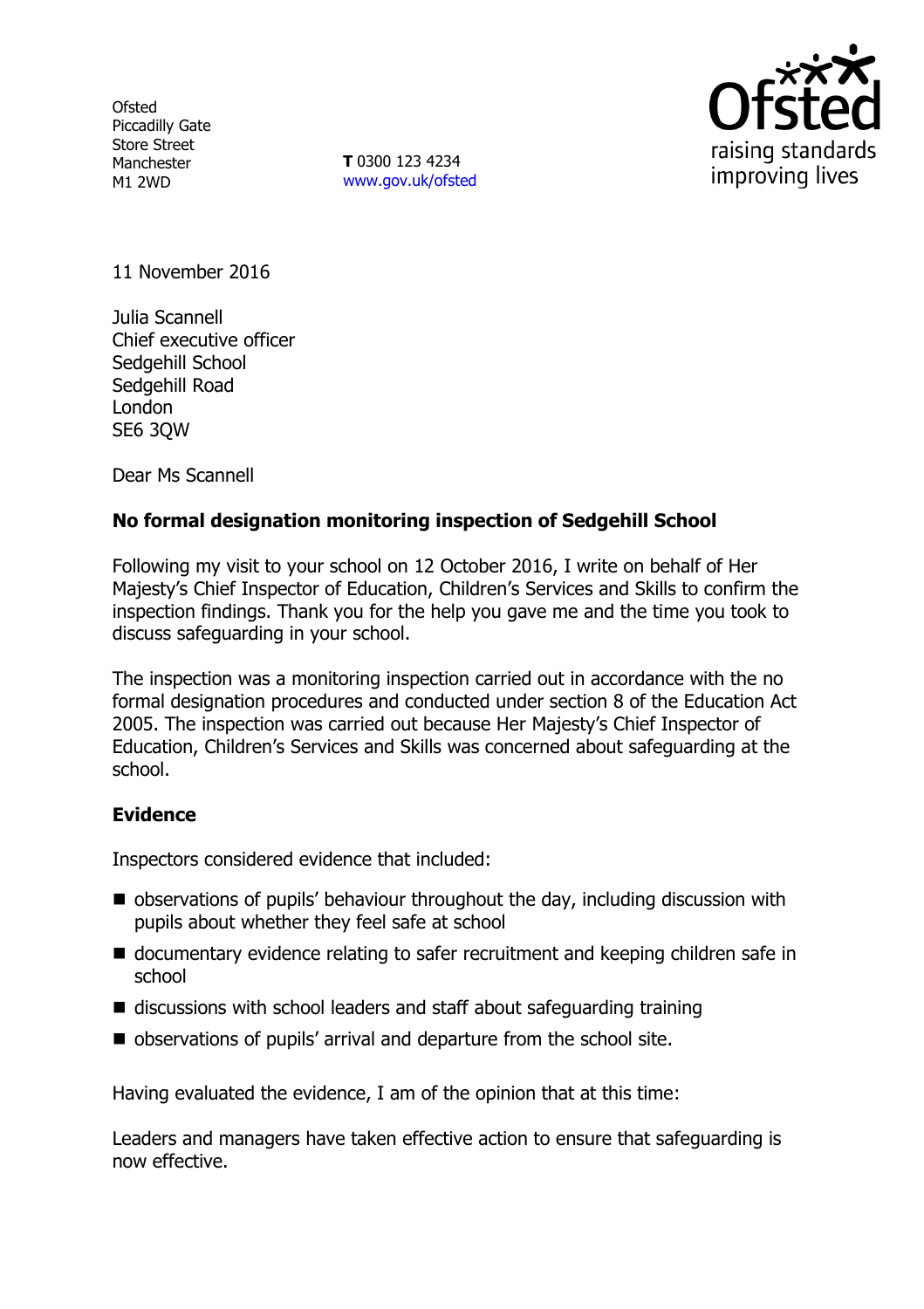

# **Context**

Sedgehill School is a larger than average 11–19 secondary school. Three quarters of the pupils are from minority ethnic groups, while the number who speak English as an additional language is just above average. Just over half of pupils are eligible for free school meals, which is higher than the national average. The number of pupils with a statement of educational need or an education, health and care plan is above average. The number of pupils who join or leave the school other than at the usual times is above average. The school is fully staffed.

## **Personal development, behaviour and welfare**

Since the last inspection, school leaders have effectively addressed some of the issues identified in relation to safeguarding. They have proactively made changes to the school building in order to keep pupils safer. Bollards outside the main reception area prevent cars from mounting the pavement and the Highways authority has introduced road-calming measures. A new conservatory area in the main atrium funnels pupils who arrive to school late, to ensure that they are registered appropriately. Staff and sixth form students wear identity badges at all times and these are scanned as they enter and exit the building. A Safer Schools' officer and security guard are available to prevent strangers from entering the building and pupils leaving without permission. They also act as a point of contact for pupils needing further support. Staff supervise pupils as they arrive and leave the school site. Consequently, procedures around the start and finish of the school day have improved.

School leaders have commissioned two external reviews of safeguarding procedures and policies, to check that they are in line with statutory guidance, and this is now the case. The interim executive board (IEB) understand their responsibility to ensure that safeguarding procedures are appropriate and that school leaders make careful checks on the suitability of staff to work at the school. However, inspectors found that the record-keeping in relation to this information was not compliant with current guidelines. These errors were amended during the inspection.

Staff have received the most up-to-date safeguarding training. This includes training on the 'Prevent' duty. They are aware of potential risks for young people in the wider community. These include affiliation to gangs, child sexual exploitation linked to gangs, and radicalisation. Staff are clear about their responsibility to keep pupils safe, how they might identify concerns and how to report these appropriately to the designated safeguarding leads. An in-school referral system via the staff website ensures that all concerns are immediately passed to the designated safeguarding officers, who closely monitor individual pupils. Referrals to external agencies are timely, records robust and actions monitored. Pupils receive information on how to keep themselves safe. However, pupils are clear that they would like more opportunities to discuss issues that affect them in the wider community, for instance gang affiliation.